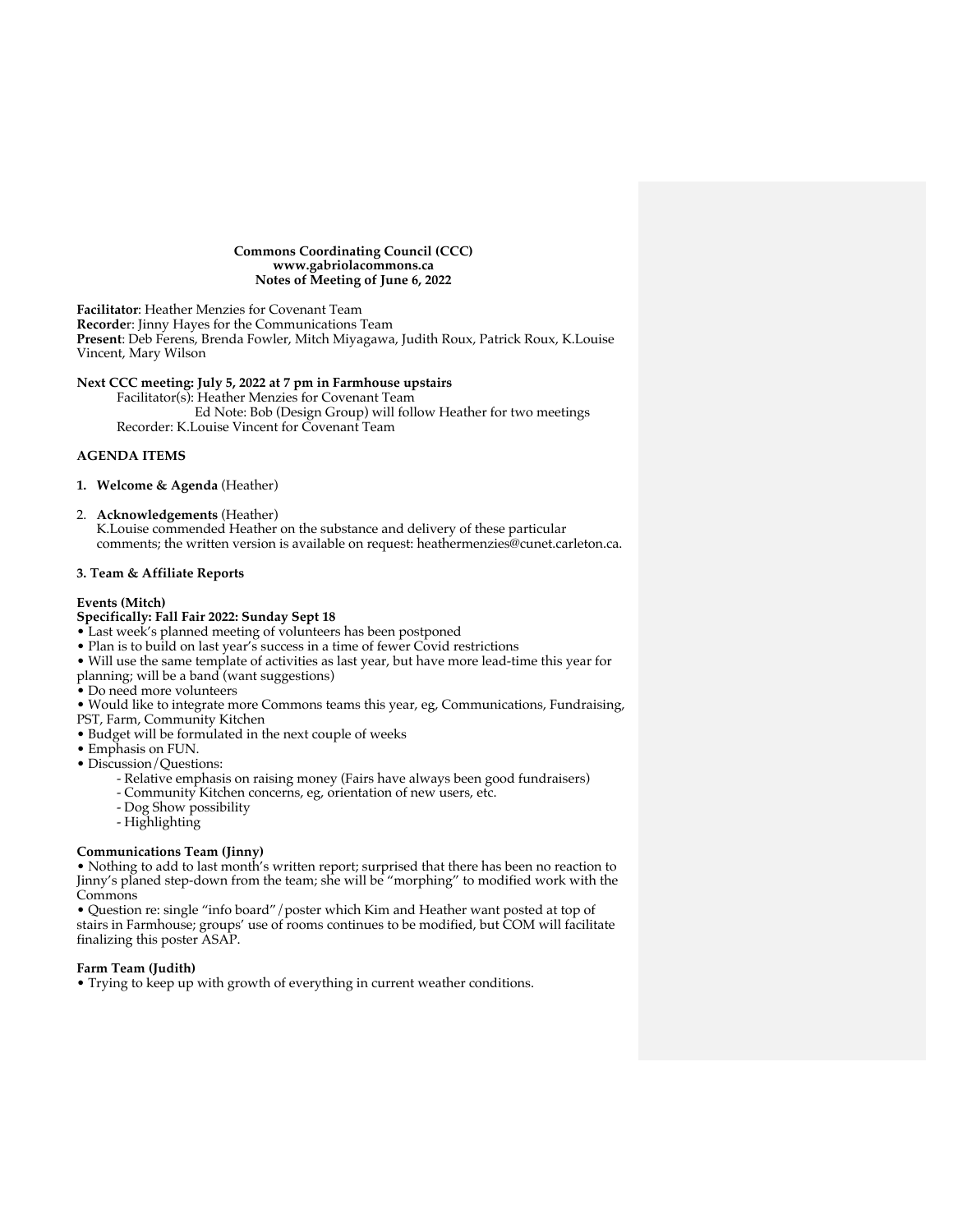• Preparing for blueberry and apple sales.

#### **Sharing the Commons (Judith & Heather)**

• Sadly, Doug McKnight has left the island and thus, the Commons; Heather will be the Team Rep

• Down to 2 members

• The Kiln application from the Woodworking Guild is going through the MOU process with Trustees.

### **Covenant Team (K.Louise)**

• Since the team presented the Stewardship Team Mandate to Council on behalf the ad hoc group that worked on this, it is waiting for feedback on next steps.

• Been having a brief rest in teamwork

• The Land Conservancy (potential Covenant Holder) are expected to communicate this month, after which COV Team will hold a meeting.

#### **People for a Healthy Community (Brenda)**

• "Parade of Sunflowers": 275 seniors received these from children with cards and the seniors are sending back cards of thanks.

• Food Security: PHC is interested in participating in an Island-wide discussion, eg, food equity, food literacy. Will participate when Council holds its 20-minute discussion in preparation of the Sustainability Gabriola proposed workshop.

• Picnic tables: As these are needed now,  $\hat{P}H\hat{C}$  has purchased 2 which will be arriving soon. If their design is not in keeping with the Commons ones (pending), they can always raffle these two off and conform with the design chosen by the Commons. Mitch expanded on the evolving plan for funding and building of tables; Kim has taken on this project.

#### **Finance (Mary)**

• Maya is still overseeing team budget submissions but only through June, so please submit them ASAP.

• Year-end statements are a bit delayed but should be ready by the end of July.

• Nesters' grants need follow-up. **ACTION: Mary.**

• Question about grant writing: Last grant worked on for was for the Farmhouse elevator; needs to be reactivated. **ACTION: Grant Writing Team**

#### **Learning Opportunities (Maya written report/ summarized by Deb)**

• Maya (LOT) and Kate (Community Coordinator: Snuneymuxw Syath, Living History and Culture Project – previously named "Intergenerational Land Based Learning for Reconcilation on Gabriola Island.) continue to collaborate on 3 events, 2 done and 1 to come:

- Canoe Steaming in March
- Wildcrafting in May
- Land Acknowledgement Workshop Sat June 18 9:30-12:30. Michael Datura and Mark Fettes leading. It will begin with a presentation and some related issues to Land Acknowledgments, followed by time for personal reflection and exploration, small group discussion and wrap up. Bring a picnic lunch. Idea that Commons Teams attend together and use time to explore teambased land acknowledgement.

• These events/workshops have been opportunities to describe the Commons, our visions, and some of our projects – for example, bio-mapping process and materials.

• Some discussion about presenting workshops that deal with

o 1. Commons literature, values and practices and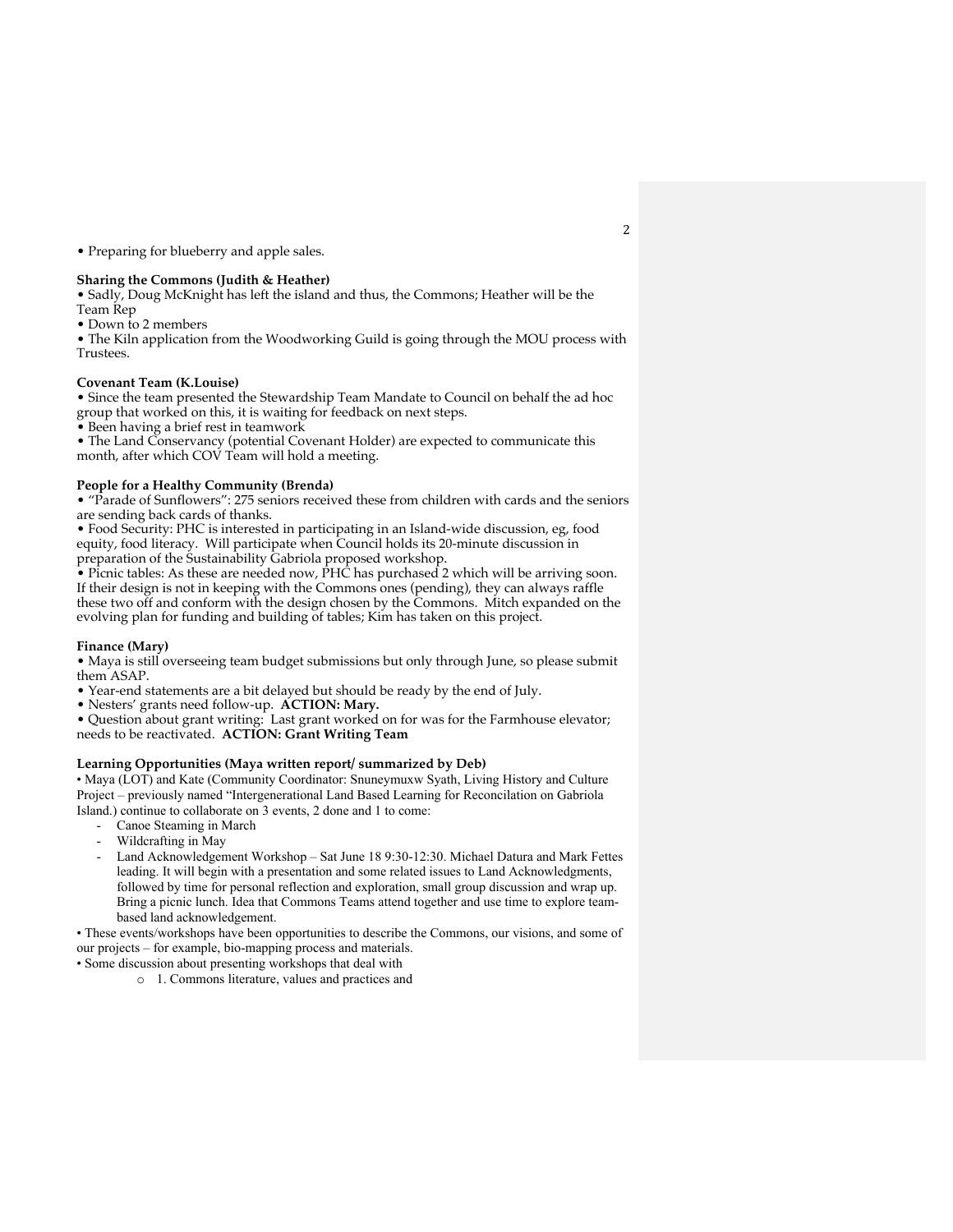o 2. Settler grief and decolonization.

• A Draft Budget has been submitted to Finance

• Maya is planning to take a step back from the Commons for a while as well as most of the LOT team members are taking some time off.

### **Trustees (Deb)**

- Planning a Trustee 'Garden Party' Retreat on June 28
- Memoranda of Understandings (MoUs) are proceeding.
- Wading through insurance issues, eg, our \$11,000 annual bill.
- Encouraging a future 20-minute Council discussion on Wifi on the Commons.
- Considering the issue of transferring land densities as discussed at the Local Trust

Committee, eg, Commons does have some that could be donated; more info to follow. •Also been discussing the Woodworking Guild Kiln proposal (see separate discussion

summary, below)

• Next Meeting Tuesday June 21 at 3 pm

Question: Should the MOUs be on the website? These are public documents, so **ACTION: Deb** will take the question to the Trustees.

#### **Community Kitchen (Patrick)**

• Team is rebuilding – Yeah!

#### **GAC/Cultivate Liaison Group (Heather)**

• Did a shared workbee this past weekend, with another planned this coming weekend.

• Status report on the schedule of pre-Cultivate tasks is available from Heather or Jinny.

• One food vendorneeds a Community Kitchen orientation

#### **Trails and Green Spaces (Heather)**

• Labyrinth was reconditioned this past workbee; Amy Block assisted as she leads a walk there every Monday

• Recommend procuring a gas weed wacker, as Lino's did a great job; **ACTION:** refer to PST.

• Will revitalize care in consultation with Amy and Mary Aitken (Team Rep).

• "Misplaced Kelly Berthalot Memorial Bench has been relocated and Bob will make some required repairs; should be done by next week.

#### **4. Other**

**A. Freeze Drier** at the Commons (Deb)

• Suggestion that this proposal go to STC. Betty has taken the funding and management questions to Sustainable Gabriola.

#### **B. Council Notes** (Jinny)

• As Jinny copy-edits (and sometimes adds minor content clarification from her notes take at Council), she asked how the process of getting the Council Notes out and circulated is working for everyone. WRITTEN reports greatly assist the Note-taker. Discussion: briefer is better and remind Team reps of their responsibility; **ACTION: Jinny** to continue to do this and send out the Notes template (which may be used or not).

**Deleted: Deleted:** 

3